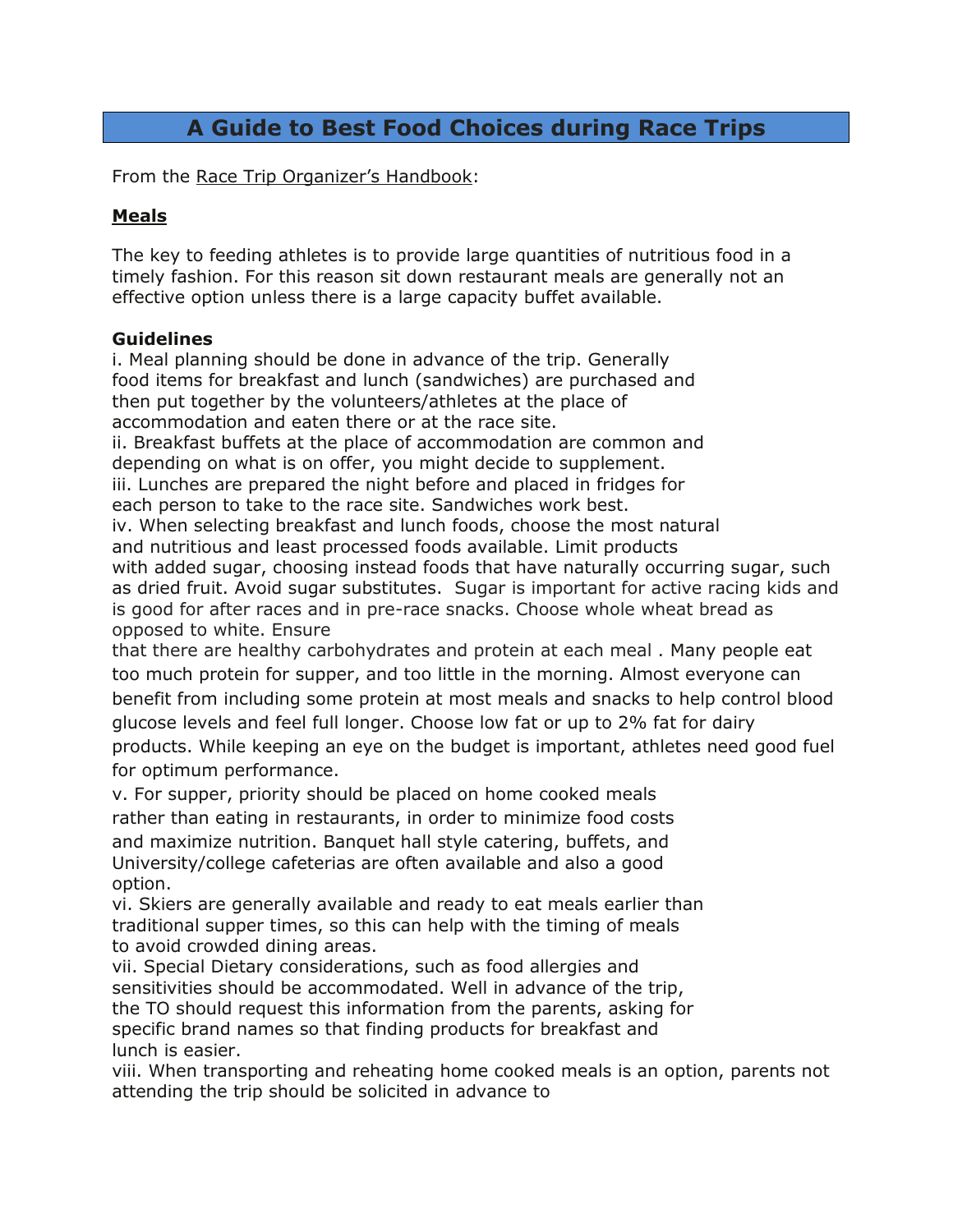provide nutritious prepared meals, muffins, and snacks, and will be fully reimbursed for their grocery expenses out of the trip budget. Plan well with frozen foods – large lasagnas can take a long time to defrost (days). Ask parents sending meals to send them in Ziploc bags, or in labelled containers to avoid losing dishes. ix. Asking for specific types and quantities of meals from parents allows for more efficient food organization and supper preparation. One system that works well is to have each parent prepare a main dish, vegetable/salad and dessert for 6-8 people. Depending on how many people that need to be fed, you may need multiple parents preparing suppers for each night of the trip. All meals should be clearly labelled with all ingredients listed, name of cook and the day for which the meal has been prepared. While portion sizes and appetites vary, try to encourage parents to make a reasonable amount so that you are not stuck with too many leftovers (though these tend to make great afternoon snacks). Another option is to have one parent make dinner for an entire group (for example, if the group is divided into chalets), and have another parent make snacks. Salads and bread can take up a lot of room in a vehicle en route to a ski race, so you might want to buy salad ingredients and bread a the destination, if this is an option. When planning meals, take into consideration any food allergies or sensitivities (some athletes are extremely sensitive and will become ill, for example, if the spoon that was used to stir the wheat pasta is then used to stir the gluten-free meal), how much

room you have for refrigeration, and what appliances/pots/dishes are available for reheating.

x. Examples of popular suppers: lasagna, pasta with tomato-meat sauce, meatballs, chicken and vegetable one-pot meals, chili with or without meat, mild curries, beef and veggie bean/lentil stews, etc. Ensure there are alternative protein sources for athletes on vegetarian diets. Skiers love their vegetables/salads, so make sure parents provide enough! For dessert, easy to slice and serve banana, carrot, zucchini breads are great. Cookies and squares are also popular.

xi. Duty rosters and schedules for meal preparation and clean up, should be prepared in advance of the trip and posted at the accommodation.

xii. The TO should be prepared to purchase additional groceries as necessary during the trip. If a store is nearby, buying as you need can be a better option than buying in bulk from Costco and having enormous quantities of bread and cereal leftover.

xiii. All receipts for groceries should be provided to the TO as expenses are incurred and, at the latest, within one week of the trip's end.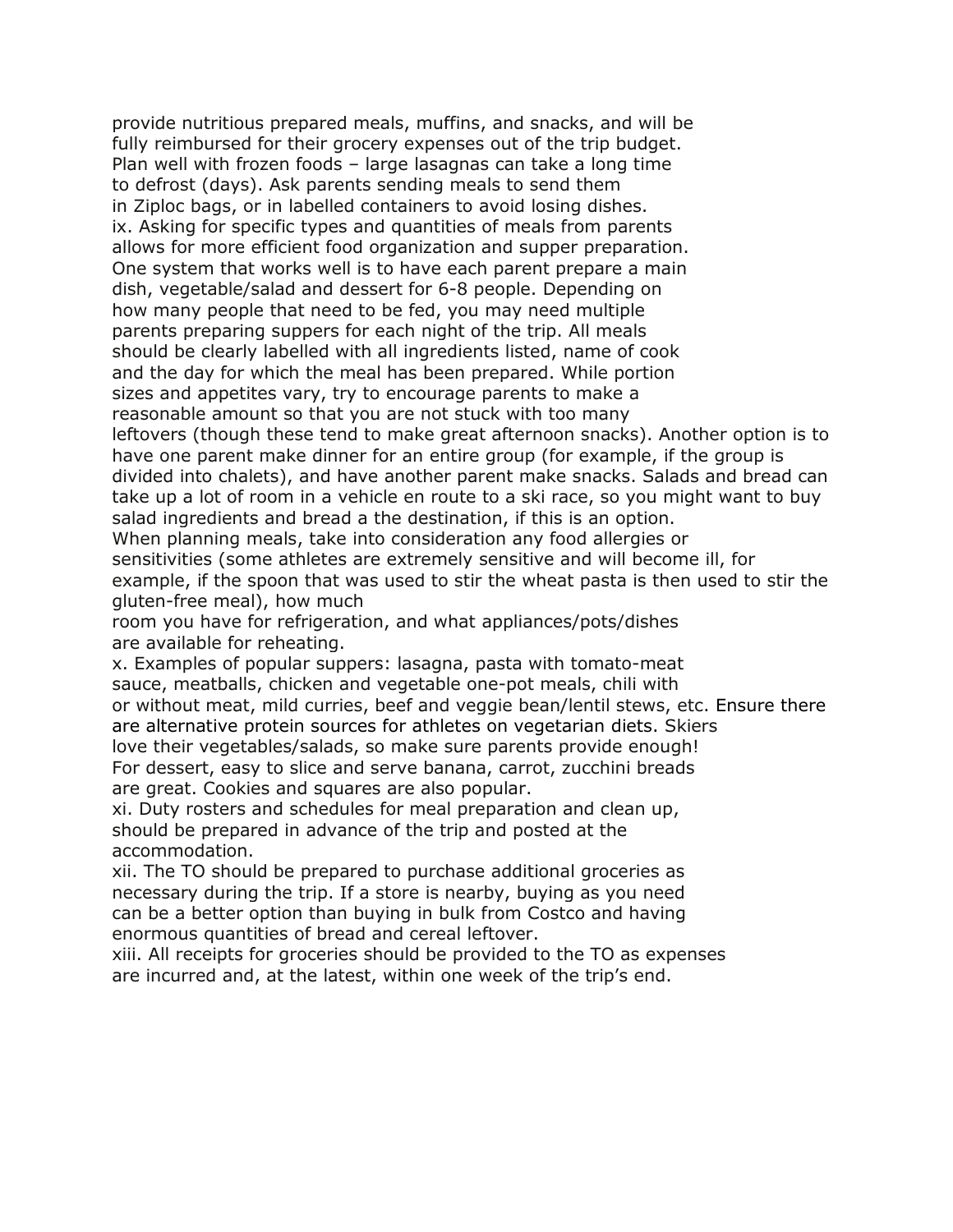### **Recommended Breakfast Foods**

**rolled oats**--avoid instant flavoured oatmeal (highly refined, and usually quite high in sugar) **cereal granola bagels/bread**—whole wheat **cream cheese** (full fat) **butter peanut butter jam eggs fruit** bananas, apples, clementines, oranges, frozen berries **yogurt** –plain, low fat and 2%; plain yogurt is healthier but few will eat it, so flavoured is fine; Greek yogurt is a great source of protein **milk** --low fat or 1% **juice**—fruit is MUCH better than juice (which has as much sugar as soda, few nutrients, and no fiber), but most kids are used to juice, and considering the high levels of activity on a race trip, sugar not as big of an issue

### **Recommended Lunch Foods (sandwiches and snacks)**

bread/bagels—whole wheat cheese (full fat and not processed slices—large blocks are less expensive and easy to cut) sliced cold cuts—gluten free available mustard mayo Salad greens cucumbers hummus peanut butter and jam veggies (snap peas, "baby" carrots, cucumber rounds, cherry tomatoes) unsalted almonds dried mango slices (tend to find only sweetened kind) granola bars small yogurts juice boxes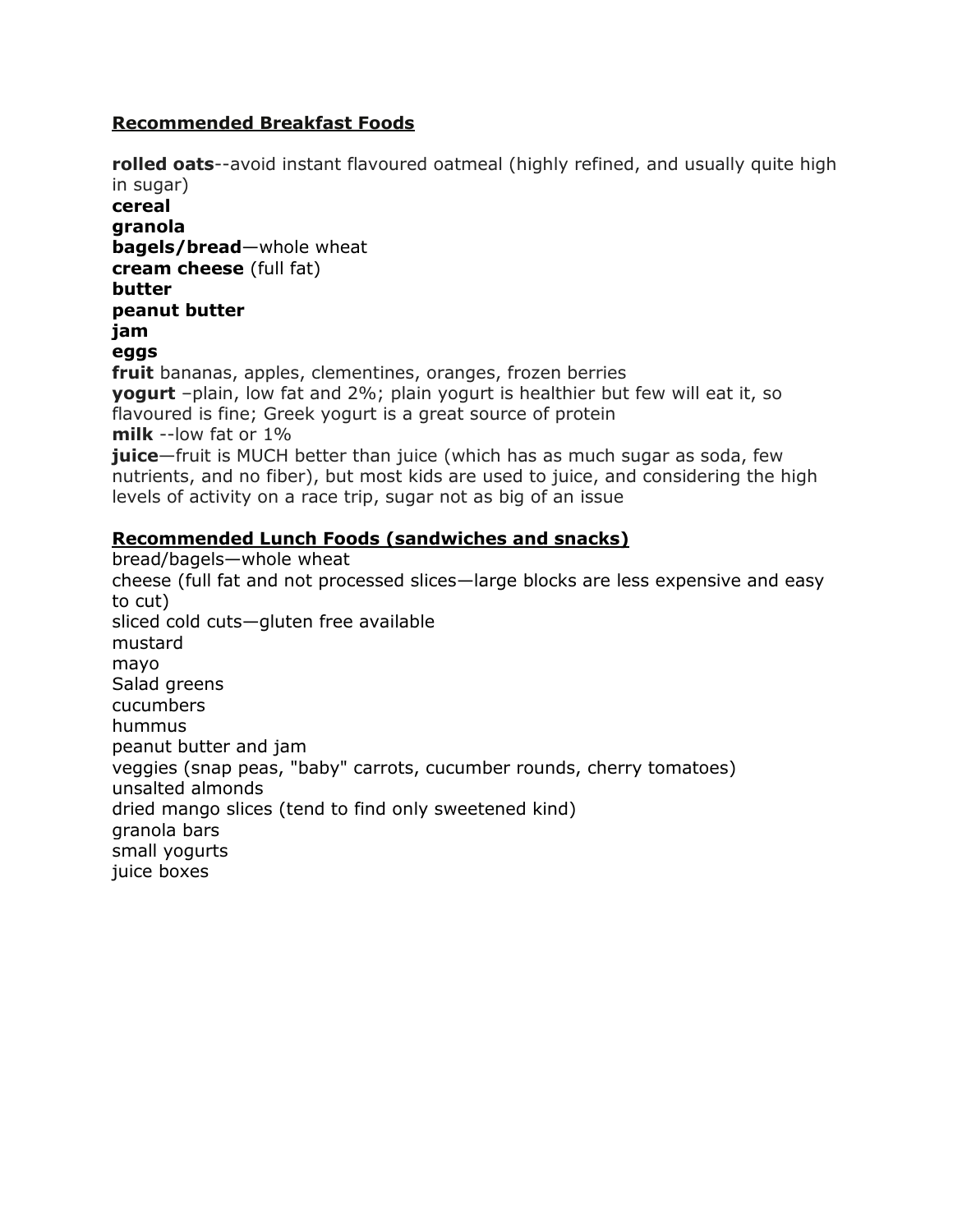### **Sheila Kealey's Nutrition Notes**

# **[What Should I Eat Before I Workout/Race?](http://www.sheilakealey.com/2014/04/15/eat-workout/)**

Eating before exercising can be tricky: figuring out how to fuel for workouts in the early morning, lunch breaks, or supper-time takes some planning and practice. But it's definitely worth finding a plan that works for you, since the food you eat before your workout has many benefits besides curbing hunger: it can help fuel your muscles and brain, top off your glycogen stores, increase motivation, decrease perceived exertion, boost your endurance and performance, and set the stage for faster post-workout recovery. On the other hand, what you eat (or don't eat!) can also lead to lightheadedness, fatigue, cramping, or gastric distress. [Go to Article >>](http://www.sheilakealey.com/2014/04/15/eat-workout/)

# **Refueling After Exercise/Racing**

Most athletes realize that proper recovery is critical to athletic success: rest allows your body's systems to adapt to the stresses of training and hopefully make you stronger and faster. Many athletes are not as aware, however, that you can maximize your training gains, speed up the recovery process, and enhance subsequent performance by consuming the right foods or fluids at the right times following a workout. [Go to Article >>](http://www.sheilakealey.com/2014/02/27/refueling-for-recovery/)

# **Protein**

Although most people are eating enough protein, many could choose better protein sources and optimize how they distribute their protein intake throughout the day. For example, many people eat too much protein for supper, and too little in the morning. Almost everyone can benefit from including some protein at most meals and snacks to help control blood glucose levels and feel full longer. Athletes are another group who can benefit from better protein distribution, as you'll see below. [Go to Article](http://www.sheilakealey.com/2014/05/05/how-much-protein/)

## **Iron**

Understandably, athletes are often concerned about iron, because iron is part of hemoglobin in blood and myoglobin in muscles, helping deliver oxygen to cells. Low hemoglobin can result in fatigue and decreased aerobic capacity, leading some athletes to assume that extra iron will enhance performance. Indeed, some endurance athletes take iron supplements regardless of their iron status, even though excess iron might compromise their health. On the other hand, truly iron deficient athletes might not be aware of their status, and changes in their diet or iron